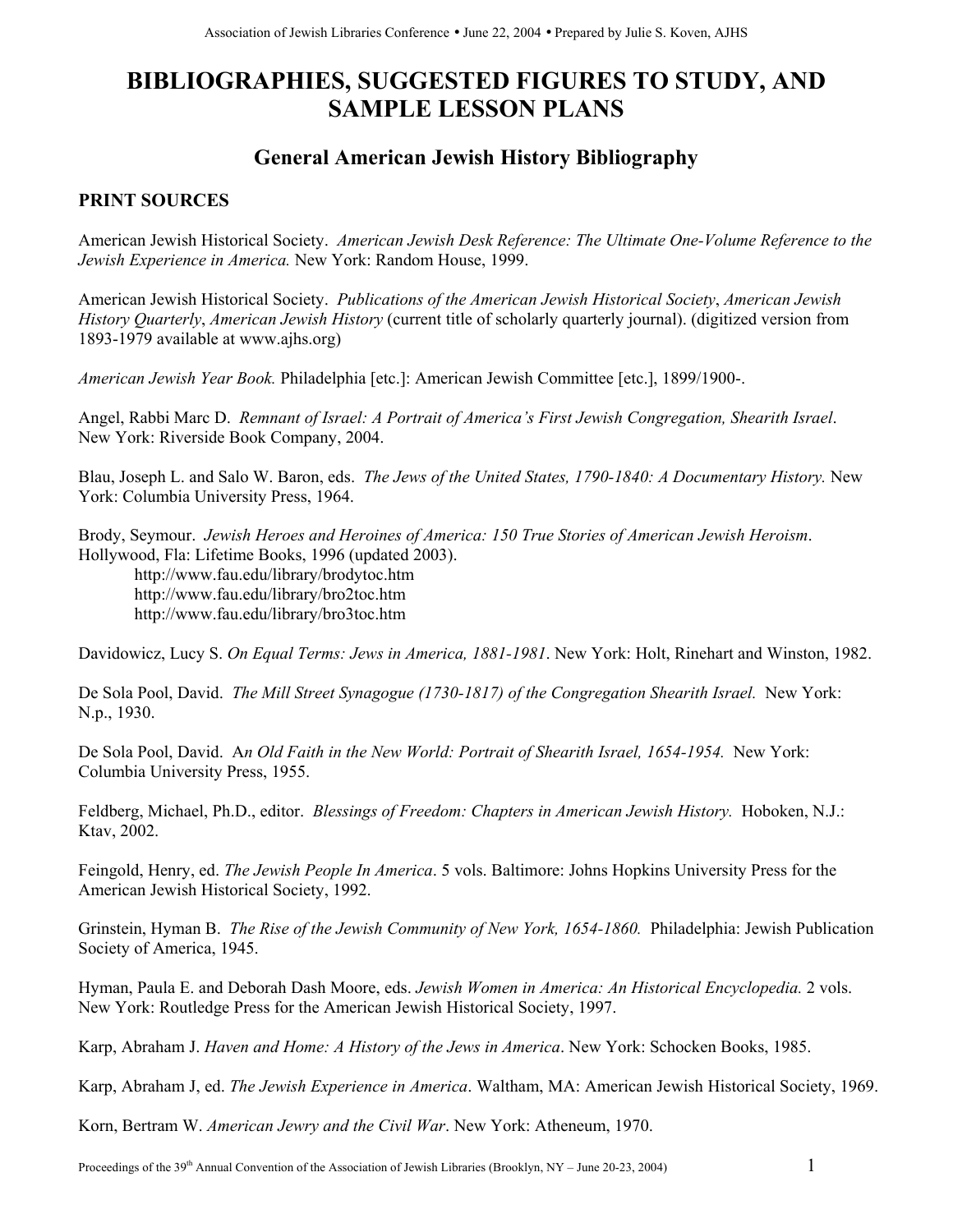Levitan, Tina. *First Facts in American Jewish History: From 1492 to the Present*. Northvale, N.J.: Jason Aronson, 1996.

Marcus, Jacob Rader. The American Jew, 1585-1990: A History. Brooklyn: Carlson Publishing, Inc., 1995.

Marcus, Jacob Rader. *The Colonial American Jew, 1492-1776*. 3 vols. Detroit: Wayne State University Press, 1970.

Marcus, Jacob Rader, ed. *Memoirs of American Jews, 1775-1977*. 3 vols. Philadelphia: Jewish Publication Society, 1955.

Marcus, Jacob Rader. *United States Jewry, 1776-1985*. Detroit: Wayne State University Press, 1989.

Marcus, Jacob Rader. *American Jewry--Documents--Eighteenth Century*. Cincinnati: Hebrew Union College Press, 1959.

Raphael, Marc Lee. *Judaism in America*. New York: Columbia University Press, 2003.

Rezneck, Samuel. *Unrecognized Patriots: The Jews in the American Revolution*. Westport, CT: Greenwood Press, 1975.

Rosenberg, Shelley Kapnek, Ed.D. *Challenge and Change: History of the Jews in America, Early Settlement Through Central Migration*. Springfield, N.J.: Behrman House, 2004.

Sachar, Howard. *A History of the Jews in America*. New York: Knopf, 1992.

Sarna, Jonathan D, ed. *The American Jewish Experience.* New York: Holmes and Meier, 1986.

Sarna, Jonathan D. *American Judaism*. New Haven: Yale University Press, 2004.

Sarna, Jonathan D. *Jews and the Founding of the Republic*. New York: Markus Weiner for Hebrew Union College-Jewish Institute of Religion, 1985.

Schappes, Morris U. *A Documentary History of the Jews of the United States, 1654-1875*. New York: Schocken, 1971.

Schoener, Allon. *The American Jewish Album: 1664 to the Present*. New York: Rizzoli, 1983.

Stone, Kurt E. *The Congressional Minyan: The Jews of Capitol Hill*. Hoboken, N.J.: KTAV, 2000.

Telushkin, Rabbi Joseph. *The Golden Land: The Story of Jewish Immigration to America*. New York: Harmony Books, 2002.

#### **INTERNET SOURCES**

[http://www.americanjewisharchives.org](http://www.americanjewisharchives.org/) American Jewish Archives. Includes several interactive exhibits.

[http://www.ajhs.org](http://www.ajhs.org/)

American Jewish Historical Society. Includes "ADAJE," the American Digital Archive of the Jewish Experience; first content available is digitization of AJHS journal from 1893-1979.

<http://www.ajljewishvalues.org/> Association of Jewish Libraries, Jewish Values Finder

<http://www.bjeny.org/350years.asp> Board of Jewish Education of Greater New York. Includes lesson plans.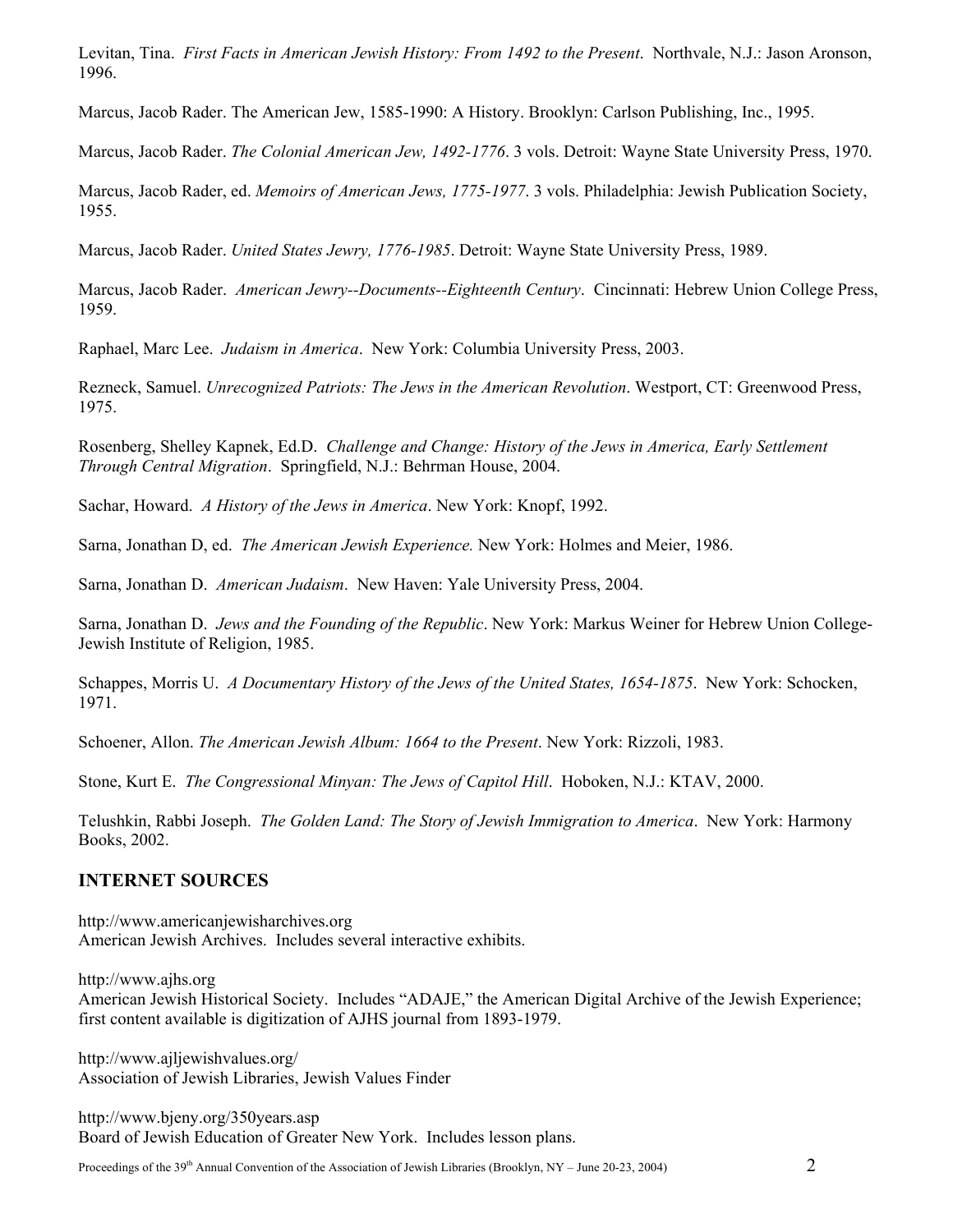<http://www.celebrate350.org/> Celebrate 350: Jewish Life in America

[http://www.cjh.org](http://www.cjh.org/)

Center for Jewish History. Soon to include a timeline of American Jewish history, drawing from images from the five Partners' collections. Includes finding aids for various CJH archival collections, including those of the American Jewish Historical Society.

<http://www.cjh.org/family> Center for Jewish History Genealogy Institute. Includes resources on family history.

<http://www.350th.org/> Commission for Commemorating of 350 Years of American Jewish History

<http://www.amuseum.org/jahf/> Jewish-American Hall of Fame. Includes brief and succinct biographies of many important American Jewish historical figures.

<http://www.us-israel.org/jsource/> Jewish Virtual Library. Includes biographies.

<http://www.jwa.org/index.html> Jewish Women's Archive. Includes brief biographies, as well as primary sources and lesson plans.

[http://www.tenement.org/education.html#prepost](http://www.tenement.org/education.html)

Lower East Side Tenement Museum's educational resources. Includes activities and a bibliography (including an activity using primary source documents).

## **HAGGADOT**

Geffen, David (ed.). *American Heritage Haggadah: The Passover Experience*. New York/Jerusalem: Gefen Publishing House, 1992.

Kaplan, Mordecai; Kohn, Eugene; Eisenstein, Ira (developed). Gevirtz, Gila (ed.). *The New American Haggadah*. N.J.: Behrman House, 1999.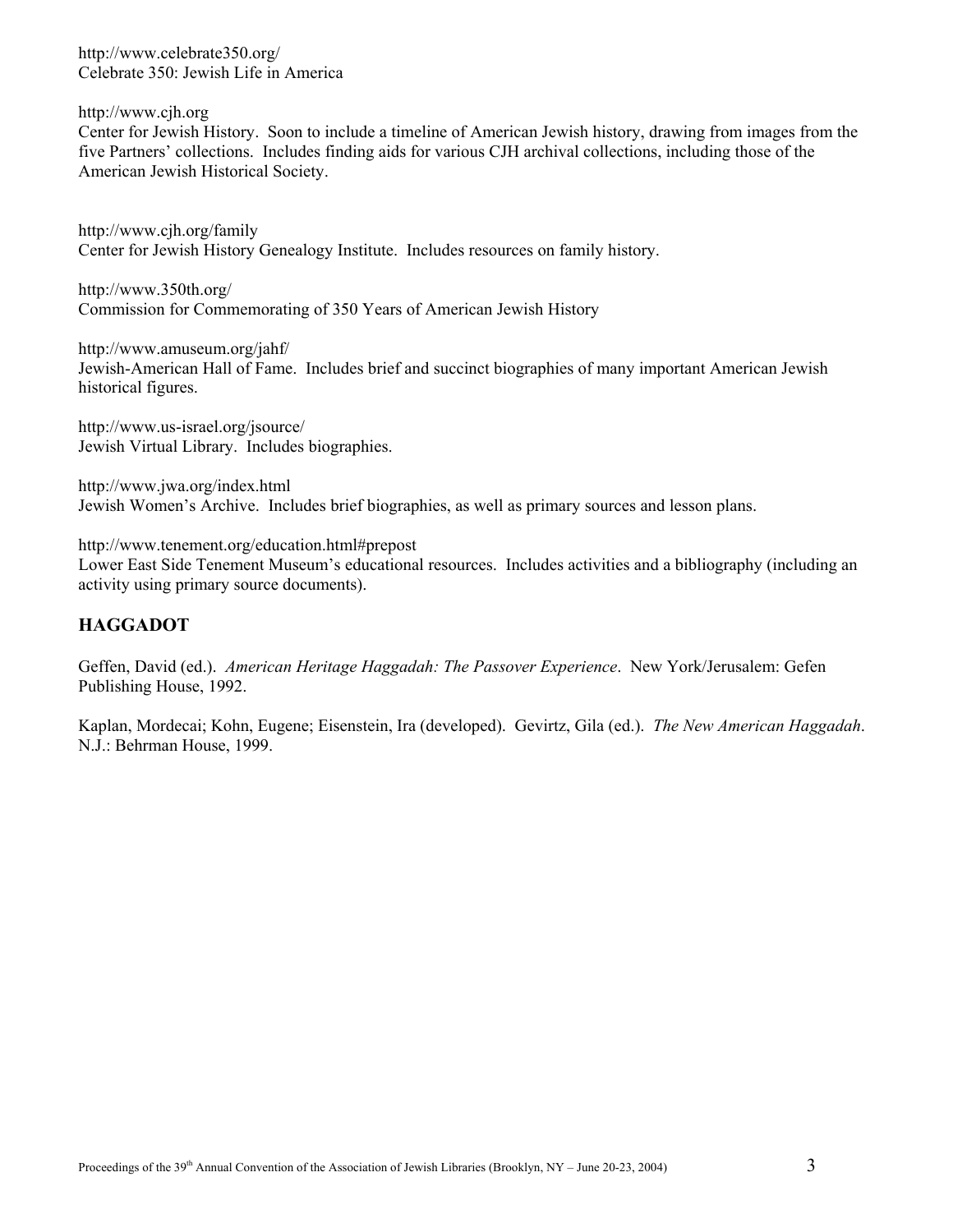# **American Jewish History Bibliography for Grades K-3**

#### Some activity suggestions are partially compiled from **Musikant, Ellen and Grass, Sue.** *Judaism Through Children's Books: A Resource for Teachers and Parents***. Denver: A. R. E. Publishing, Inc., 2001.**

### **Aroner, Miriam.** *The Kingdom of Singing Birds.* **Kar-Ben Copies, Inc., 1993. 28 pages**

A good general introduction to discussing Jewish religious freedom in America. This lovely fable about the gentle Rabbi Zusya and his simplistic wisdom has equally lovely pale pastel artwork which complements it perfectly. This story is about setting something free and thus letting it reach its full potential. This happens with the birds that did not sing until they were set free and given the choice to stay or leave.

Main ideas:

- Freedom is the most important thing to living beings.
- Even a simple person has something to teach the most powerful person.
- Giving someone a choice may help get you what you want from him/her.

Discussion starters:

- What did you think was the most interesting of Zusya's questions? Explain your answer.
- Why do you think the birds did not sing until they were let free? What is so important about being free that enables one to do something previously not possible?
- If you were Zusya, what would you want your reward to be, and how would you use it?
- How is freedom both an American and a Jewish value?

Activities:

- Have the children look at all of the pictures of the birds in the book, as well as birds in some other bird books. Have them pick their favorite one to draw and decorate. Supply glitter, feathers, cut up material, stickers, etc.
- Brainstorm with the class things that they can do because they are free. Then brainstorm a second list of all the things that they would be unable to do if they were not free. In a discussion, compare the two lists.
- Have the children think of something they could do that would "free" up another person on their lives (ex: doing a chore for a parent).
- Connect to Torah portion *Behar*, which discusses the "Jubilee Year." In a Jubilee Year, the *shofar* was blown and the words "Proclaim liberty throughout the land, to all the inhabitants thereof" were announced.

#### **Cohen, Barbara.** *Molly's Pilgrim***. Lee and Shepard, 1998 (revised edition). 32 pages.**

The story of a young girl, Molly, who is told to make a Pilgrim doll for a Thanksgiving display at school. Molly is ashamed when her mother tries to help by creating a doll dressed as she herself was dressed before leaving Russia to seek religious freedom in America. Molly's teacher handles Molly's embarrassment wisely, and guides her class toward renewed tolerance.

Main ideas:

- There has been a promise of religious freedom in America since the days of the original Pilgrims.
- The American holiday of Thanksgiving is based on Sukkot.
- The immigrant experience in America extends beyond New York City.

Discussion starters:

- How are the original Pilgrims to America like the immigrants of later times?
- How is Thanksgiving like Sukkot? How is it different?
- Molly's mother speaks Yiddish. Do you know where Yiddish originated? Do you know any Yiddish words?

Activities

- View the video *Molly's Pilgrim* and compare it to the book. The video can be rented from the Board of Jewish Education of Greater New York, 212-586-8220 x.316
- Invite recent Jewish immigrants to your classroom. Have the children ask them about the life they left "on the other side" and about what is different living in America. Have your guests talk about the difficulty of learning a new language. Have them teach your students some words in their native tongue. End the session with a "Thanksgiving" feast.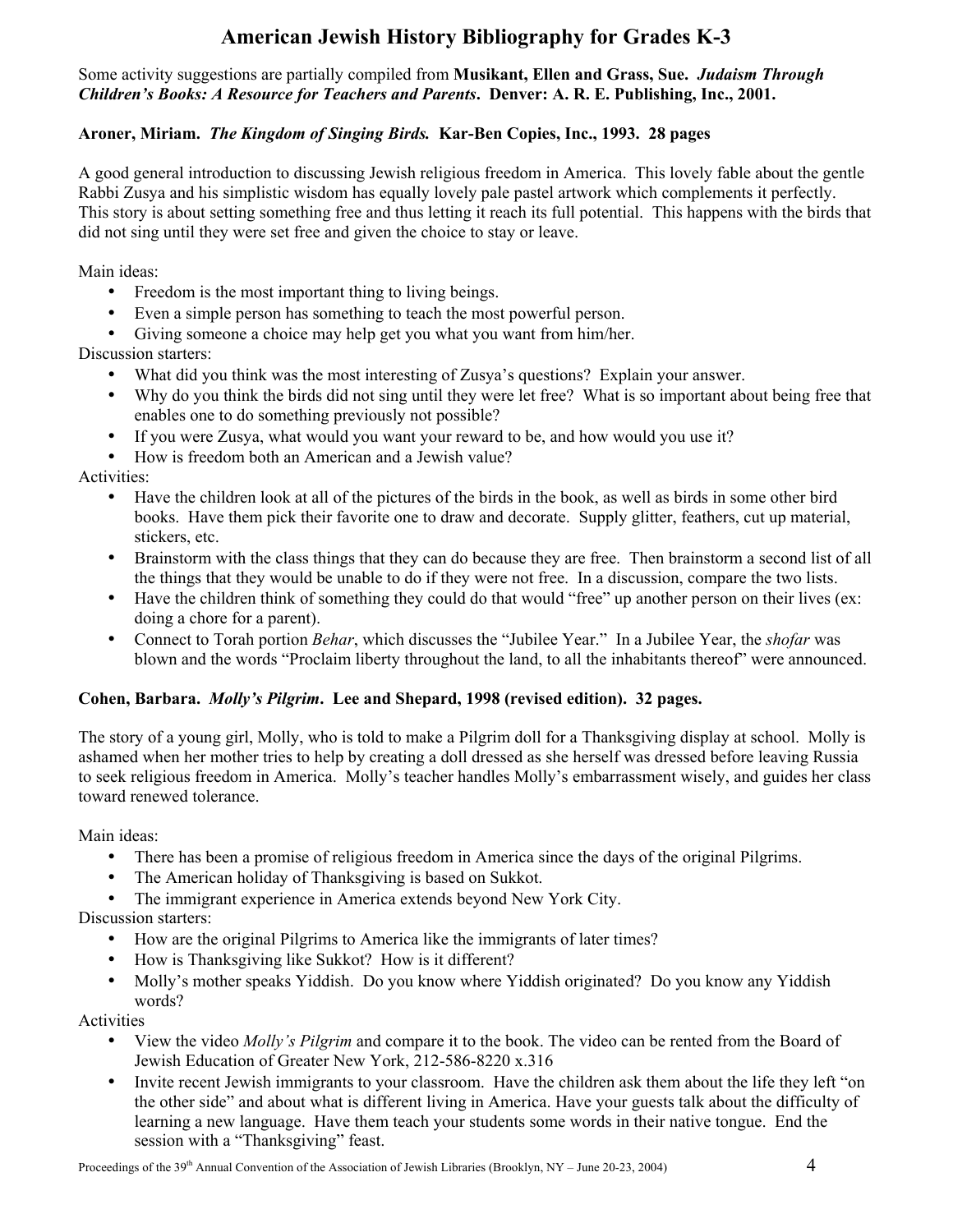- This story is obviously good to read around the American holiday of Thanksgiving. Have a discussion about giving thanks. Then have the children look through the siddur for all of the prayers they can find that have the word Modeh/Todah/etc. (prayers having to do with "thanking).
- Teach some Yiddish words. Have the children ask their parents and grandparents, aunts and uncles for Yiddish words to share with the class. Molly's mother uses the following expressions:
	- o *Shaynkeit* (beauty), *Oi, Malkaleh* (Oh, Molly), *Nu, Malkeleh* (What then, Molly), *Nu, shaynkeit*  (So, my beautiful one), *Mazel tov* (good luck), *Bubbe* (grandmother), *Zayde* (Grandfather)

#### **Costabel, Eva Deutsch.** *The Jews of New Amsterdam***. New York: Atheneum, 1988. 32 pages.**

This non-fiction picture book illustrates life for the Jews that came to New Amsterdam in 1654. It traces the events leading to the arrival of the first group of Jews in the Dutch colony of New Amsterdam in 1654 and describes how they adapted and eventually prospered under Dutch, and later British, rule. This is a great introduction for younger children to American Jewish history. Any of the activities relating to the colonial immigration are applicable here.

#### **Heller, Linda.** *The Castle on Hester Street***. Philadelphia: The Jewish Publication Society, 1984. 32 pages.**

The reconstruction of Julie's grandparents' past and how they came to America as young immigrants.

Main ideas:

- Life was very hard for Jews in other countries many years ago.
- There are always at least two ways to look at the past.
- Grandparents often have interesting stories whether they are real or made up! Discussion starters:
	- Is life hard for Jews now in this country?
	- Whose stories did you like better, Grandpa Sol's or Grandma Rose's, and why?
	- Which picture did you like the best, and why?

### **Michelson, Richard; Waldman, Neil.** *Too Young for Yiddish***. Charlesbridge Publishing, Inc., 2002. 32 pages.**

When Aaron was a boy, his Grandpa, or Zayde, would not teach him Yiddish, but as an adult, Aaron longs to learn the language and history of the old country from Zayde and his many books.

Activities:

• See Yiddish activities suggestions for *Molly's Pilgrim*

#### **Polacco, Patricia.** *The Keeping Quilt***. New York: Simon & Schuster Children's, 1998**.

A homemade quilt ties together the lives of four generations of an immigrant Jewish family, remaining a symbol of their enduring love and faith. From a basket of old clothes, Anna's babushka, Uncle Vladimir's shirt, Aunt Havalah's nightdress and an apron of Aunt Natasha's become *The Keeping Quilt,* passed along from mother to daughter for almost a century. For four generations the quilt is a Sabbath tablecloth, a wedding canopy, and a blanket that welcomes babies warmly into the world.

Discussion starters:

- Do you know what your name means?
- Does your mother or grandmother have a special keepsake that has been passed down to them from a family member? After reading "Keeping Quilt" you will learn about your family and the families of your classmates.

Activities:

- Make a Class Quilt
	- o This story calls for quilt making, so have students design a classroom quilt. You can use white material squares and fabric crayons. Students can make self-portraits and print their names at the bottom. The quilt can be sewn together with a colorful border, just as in the book.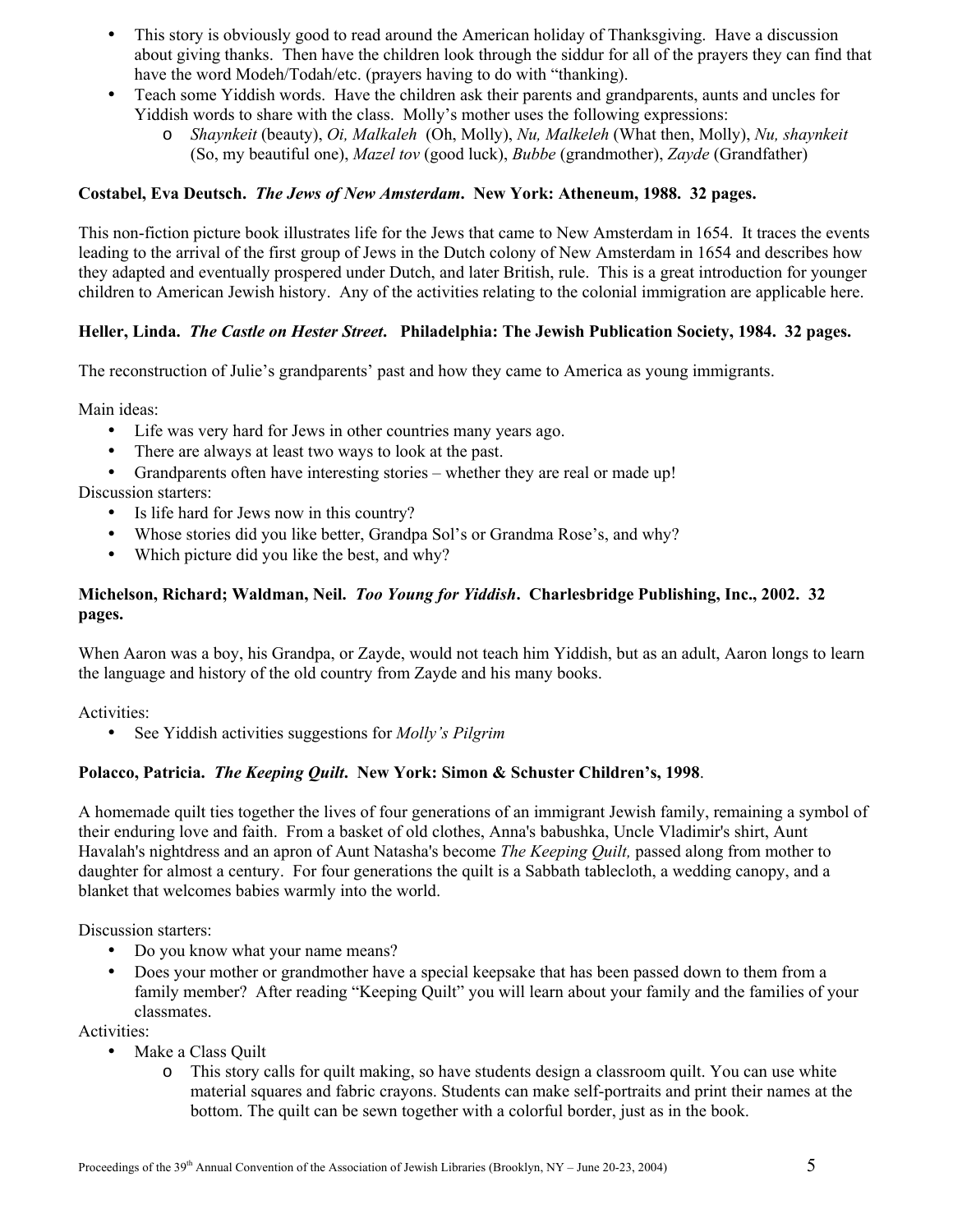- Research materials from the Internet. See the collection of quilts in the Library of Congress' **American Memories** (<http://memory.loc.gov/cgi-bin/query/b?ammem/qlt:br001:collection>=).
- Make a family tree.
- Interview your parents, grandparents, aunts and uncles. Ouestions can include:
	- 1. Ask them their full names including any nicknames they have or may have had in their past.
	- 2. Ask them for their birth date, marriage date and locations of each.

3. Ask them for their parents' names and their grandparents' names. Also ask about any nicknames they may have had in the past.

- 4. Ask them for their birth, marriage dates and locations of each.
- 5. What was it like for you growing up in such and such time period?
- 6. Where did you grow up?
- 7. Did your family move often and if so where and what time periods?
- 8. What is your fondest memory?
- 9. What kind of house did you live in when you were a child?
- 10. Did your parents or grandparents come to this state from another state?
- 11. When did they come to this state?
- 12. What was the city, county, and state?
- Research the meaning behind the students' name. Provide books of first names and surnames. Ask the children to ask their parents who they were named after and why.

## **Pushker, Gloria Teles.** *Toby Belfer Visits Ellis Island***. Pelican, 2003. 32 pages.**

The reasons why Jews emigrated, their experiences aboard ship and at Ellis Island, and their subsequent absorption into American life are all touched upon, making this a pleasant introduction to immigration for primary age children and a good book for celebrating the 350th anniversary of Jews in America.

## **Rael, Elsa Okon.** *Rivka's First Thanksgiving***. New York: Margaret K. McElderry Books, 2001. 32 pages.**

Having heard about Thanksgiving in school, nine-year-old Rivka tries to convince her immigrant family and her Rabbi that it is a holiday for all Americans, Jews and non-Jews alike. See activities for *Molly's Pilgrim*.

#### **Rael, Elsa Okon.** *When Zaydeh Danced on Eldridge Street***. Simon & Schuster's Books for Young Readers, 1997. 40 pages.**

Main ideas:

- Torah means many things to many people.
- Simchat Torah is a joyous holiday.
- Relationships between grandparents and grandchildren are not always perfect and need to be worked at. Discussion starters:

• Have you ever seen a Torah scroll up close?

- Zayde says that he believes that Torah is a kiss from God to the Jewish people. What do you think he means by that?
- If your grandparents are still alive, what is your relationship with them? Do you enjoy visiting them? Is there a place in their house that you especially enjoy, such as the dresser drawer filled with odds and ends that Zeesie enjoys? If your grandparents have passed away, what do you remember about them?

Activities:

- Look inside a Torah scroll. Let the children hold the *yad* and follow along as you (or the Rabbi) read.
- Make flags to carry around during the Simchat Torah procession.

#### **Rael, Elsa Okon.** *What Zeesie Saw on Delancey Street***. Simon and Schuster Books for Young Readers, 1996. 32 pages.**

This book evokes the immigrant experience of the early 1900s on the Lower East Side of Manhattan, while delivering a powerful message of community and charity. Zeesie is a seven-year-old Jewish girl, allowed to attend her first "package party," an event to raise money to bring more people over from the "old country." Zeesie's father tells her about the money room – a place where the men go one by one either to leave money if they can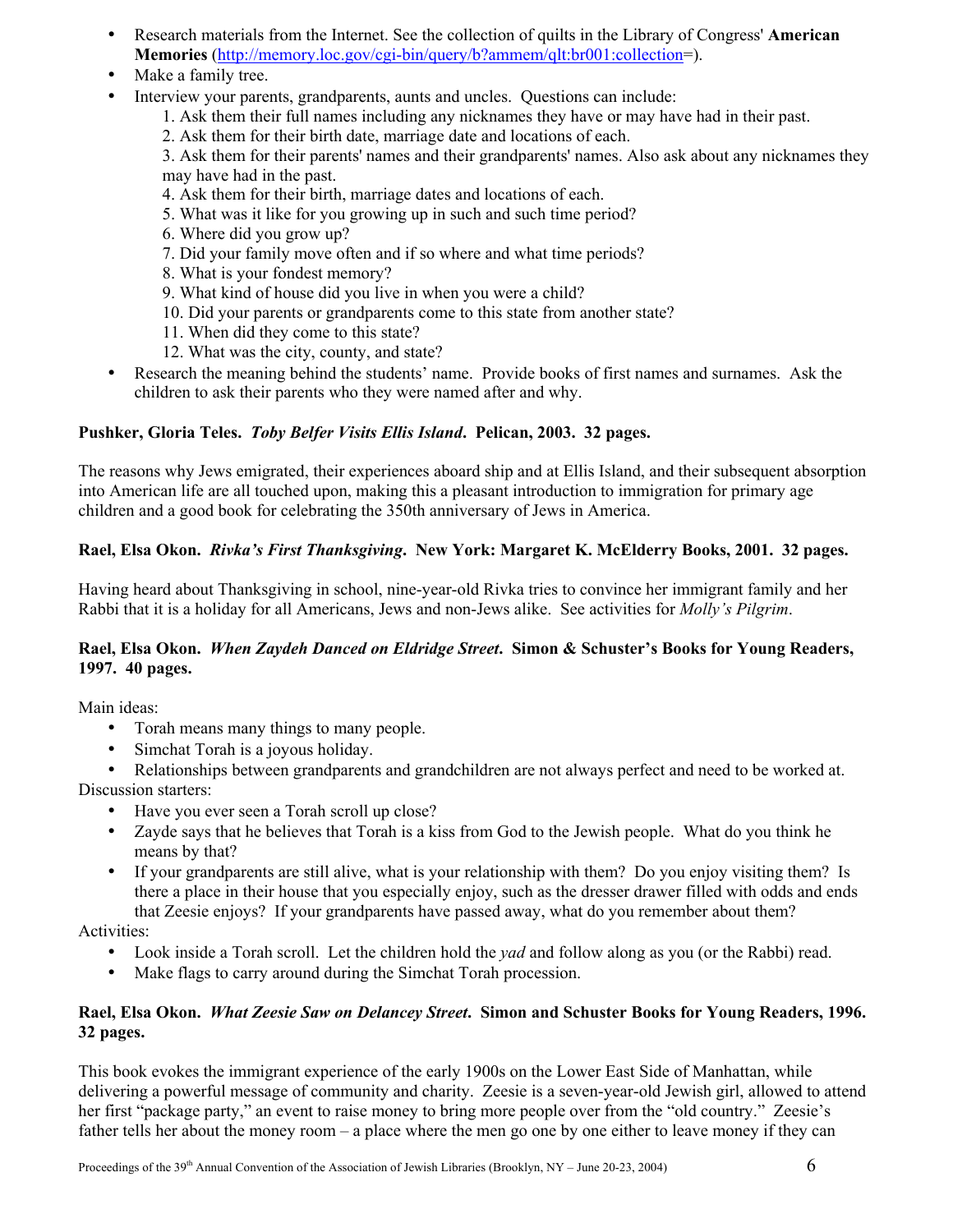afford it or to take it if they need it. Zeesie's curiosity brings her to the room where she hides and witnesses her father's friend taking money. It is a secret she must keep to herself.

Main ideas:

- Charity can be anonymous.
- It is important to be able to receive when you have need.
- People in a community take care of each other.

Discussion starters:

- How is *tzedakah* a Jewish value and an American value?
- Who are the people in your community? Have the children think about the different communities in which they belong: family, school, neighborhood, synagogue, camp, etc.
- What kinds of things can people in a community do for each other?
- Why is it important to give money to those who need it? Why is it important to be able to receive money if you are in need? Why do you think it is important that Zeesie not tell anyone what she saw?

## Activities:

- Learn about Rambam's Tzedakah Ladder.
- Make and decorate tzedakah boxes and collect change each week. Identify a needy group in the community and have your children raise whatever money if can to help. Or they can vote on national charities to donate money to.
- Zeesie and her parents walk to the party through the streets of the Lower East Side. Help children draw a map of the synagogue or school on a mural-sized piece of paper. Identify all the different areas of the building. Have children cut out shapes and pictures from magazines that represent different things in the building, and paste them onto the "map."
- Play some Yiddish music and let the children dance.

#### **Schuman, Burt E. Kaye, Rosalind Charney (illustrator).** *Chanukah on the Prairie***. New York: UAHC Press, 2002.**

After the Zalcman family immigrates to Grand Forks, North Dakota, they are welcomed by the local Jewish community and celebrate their first Chanukah on the prairie. Presents a non-Lower East Side-centered immigration story!

#### **Tarbescu, Edith***. Annushka's Voyage.* **Clarion Books, 1998. 32 pages.**

Annushka and Tanya are two young Jewish girls living in Russia with their grandparents in the late nineteenth century. They are waiting for their father to send them steamship tickets to America. After their mother died, he went there to make a better life for them. The tickets arrive and, taking gifts from their grandparents, they depart on the long voyage. The most important gift is their grandmother's candlesticks which she had received from her mother as a wedding present.

#### **Wells, Rosemary.** *Streets of Gold***. Dial Books for Young Readers, 1999. 40 pages.**

A child's version of a book the author found on a back shelf of her local library – *The Promised Land* by Mary Antin. It is the story of a young Jewish girl living in the 1890s in Czarist Russia and how she came to emigrate to America. Its excellent illustrations, quotes from Mary herself on each page, and the map of her voyage are all effective additions to the story.

Main Ideas

- Many Russian Jews came to America in the late 1880s.
- Girls weren't able to go to school in the past.
- Families often work together to get things done.

Discussion Starters

- Compare Czar Alexander to George Washington.
- Why was the story of Blind David included in the book? Was it Blind David who gave Mary's father the sapphire ring?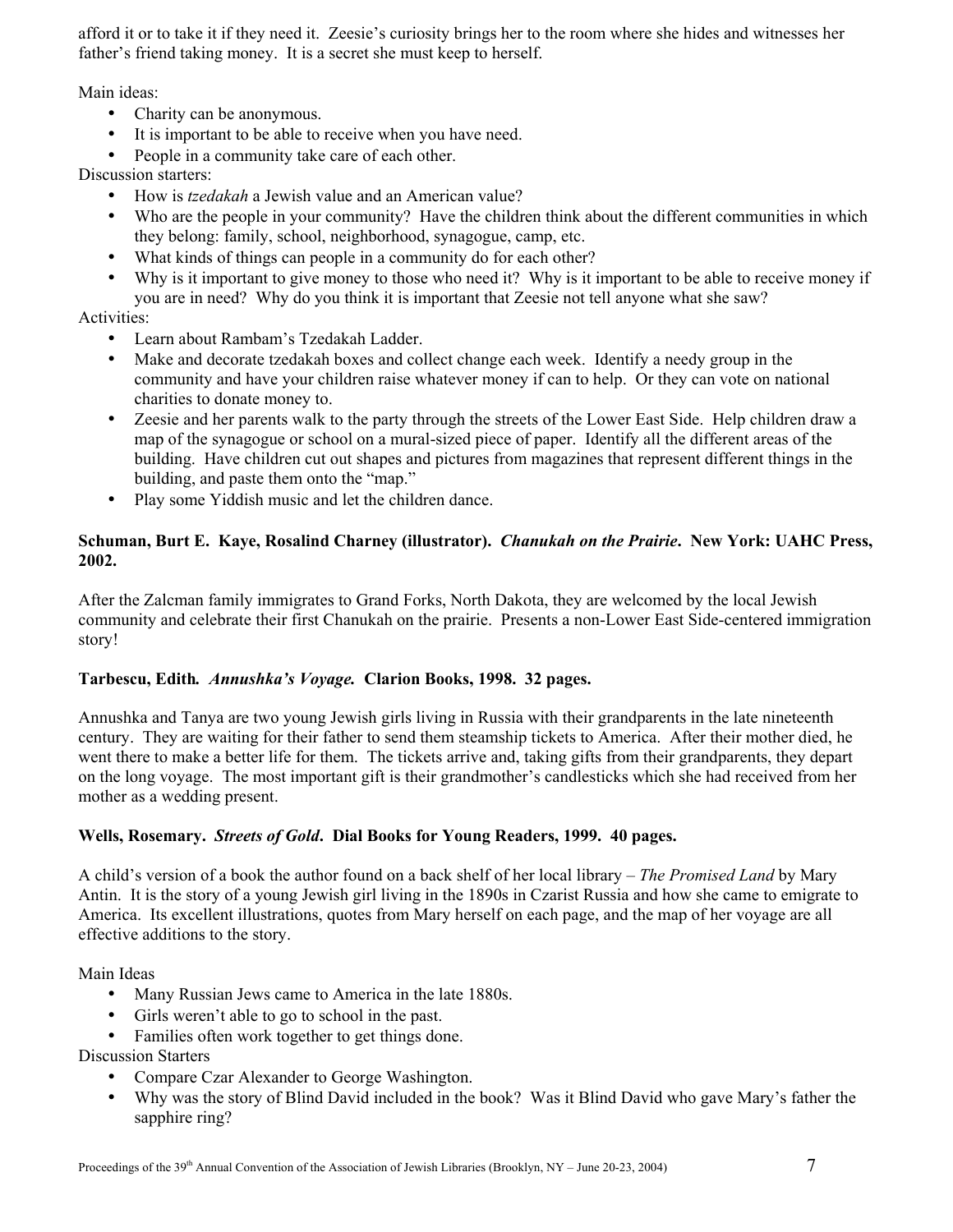• Do you agree with Mary that you "had to be an American to understand these mysteries" that made up her American experience?

Activities

- In the book, find the poem by Mary Antin from the *Boston Herald* and have the class read it together. Have them write their own poem about George Washington or America.
- Explore the Russian Jewish experience. Find out if any student has a relative that has memories of or memorabilia from Russia. Try cooking/eating Russian Jewish foods (blintzes, borscht, babka cake, etc.)
- Show selected portions of the video *Fiddler on the Roof* so the children can see what life was like in Russia during this time.

# **American Jewish History Bibliography for Grades 4-7**

### *Non-Fiction*

Berkow, Ira. *Hank Greenberg: Hall of Fame Slugger*. Philadelphia: The Jewish Publication Society of America, 1991.

An account of the life and career of Hank Greenberg, the first Jewish ballplayer to be elected to the National Baseball Hall of Fame.

Bial, Raymond. *Tenement: Immigrant Life on the Lower East Side*. New York: Houghton Mifflin, 2002. Presents an understanding of how people lived and worked in tenements and how they shaped the acculturation process.

Butwin, Frances. *The Jews in America*. Minneapolis: Lerner Publications Co., 1969, 1991. Traces the history of the Jews in the United States and their role in the political, cultural, and industrial development of the country.

Cohn, Janice; Farnsworth, Bill. *The Christmas Menorahs: How a Town Fought Hate*. New York: Albert Whitman, 2000.

Based on true events, this story describes how people in Billings, Montana joined together to fight a series of hate crimes against a Jewish family.

Finkelstein, Norman H. *Forged in Freedom: Shaping the Jewish-American Experience.* Philadelphia: The Jewish Publication Society, 2002.

Includes chapters on labor and justice, Jewish political coming-of-age, the fight against bigotry, the growth of a rich and varied U.S. culture, and the creation of uniquely American expressions of Judaism.

Finkelstein, Norman H. *Heeding the Call: Jewish Voices in America's Civil Rights Struggle*. Philadelphia: The Jewish Publication Society, 1997.

Describes the struggle for equal rights in America, which forged a close connection between African-Americans and Jews.

Finkelstein, Norman H. *The Other 1492: Jewish Settlement in the New World.* New York: Charles Scribner's Sons, 1989.

Traces the path of Sephardic Jews after expulsion from Spain.

- Fisher, Leonard Everett. *To Bigotry No Sanction: The Story of the Oldest Synagogue in America*. Discusses the history of the development of religious freedom in North American, exemplified by George Washington's assurance to Touro congregants that the new society would give "to bigotry no sanction."
- Goldhurst, Richard. *America is Also Jewish*. New York: Putnam, 1972. Traces the history of Jewish immigrants in the United States and discusses their contributions to the government, economy, and culture of their new land.
- Haberle, Susan E. *Jewish Immigrants, 1880-1924*. Mankato, Minn.: Blue Earth Books, 2003. Discusses reasons why Jewish people left their homelands to come to America, the experiences immigrants had in the new country, and contributions they made to American society.

Karp, Deborah. *Heroes of American Jewish History*. New York: Ktav Publishing House, 1972.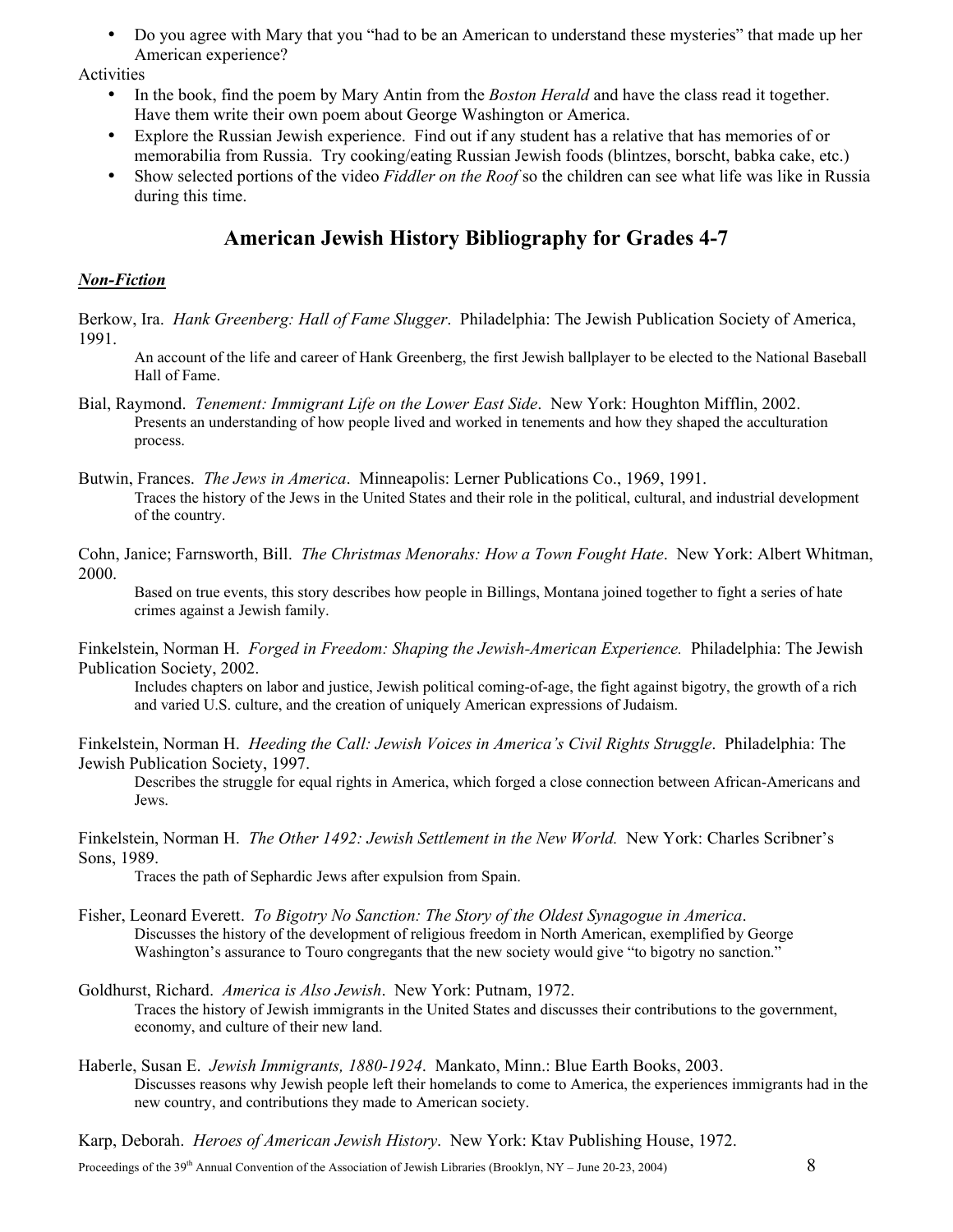Discusses the difficulties of Jewish immigrants and presents biographical sketches of well-known Jews in American history.

Kenvin, Helene Schwartz. *This Land of Liberty: A History of America's Jews*. West Orange, N.J.: Behrman House, 1986.

A junior high school textbook covering the history of Jews in America.

Horton, Casey. *The Jews.* We Came to North America. New York: Crabtree Publishing, 2000.

Leder, Jane Mersky. *A Russian Jewish Family*. Journey Between Two Worlds. Minneapolis: Lerner Publications, 1996.

- Muggamin, Howard. *The Jewish Americans*. New York: Chelsea Publishing House, 1988. Discusses the history, culture, and religion of the Jews, factors encouraging their emigration, and their acceptance as an ethnic group in North America.
- Press, David Paul. *Jewish Americans.* New York: Marshall Cavendish, 1995. From "Cultures of America" series.

Rosenberg, Shelley Kapnek, Ed.D. *Challenge and Change: History of the Jews in America, Early Settlement Through Central Migration*. Springfield, N.J.: Behrman House, 2004. Textbook. Two additional volumes forthcoming, December 2004 and Spring 2005.

Rossel, Seymour. *Let Freedom Ring: A History of Jews in the United States*. West Orange, N.J.: Behrman House, 1995.

Three centuries of political, social, and religious experiences show how Jews contributed to life in America.

Stein, Robert. *Jewish Americans*. Hauppauge, NY: Barron's Educational Series, Inc., 2003. Part of Barrons' "Coming to America" series.

Telushkin, Rabbi Joseph. *The Golden Land: The Story of Jewish Immigration to America*. New York: Harmony Books, 2002.

Experience the achievements of American Jews through removable documents and artifacts.

Weitzman, Elizabeth. *I am Jewish American*. New York: The Rosen Publishing Group, Incorporated, 2001. A Jewish American girl discusses her faith, traditions, heritage, food, history, and pride in her identity.

#### *Fiction*

Altman, Linda Jacobs; Hu, Ying-Hwa. *The Legend of Freedom Hill*. Lee & Low Books, Inc, 2003. During the California Gold, Rush Rosabel, an African American, and Sophie, a Jew, team up and search for gold to buy Rosabel's mother her freedom from a slave catcher.

Hesse, Karen. *A Time of Angels*. New York: Hyperion, 2000. Sick with influenza during the 1918 epidemic and separated from her two sisters, a young Jewish girl living in Boston relies on the help of an old German man, and her visions of angels, to heal and to reunite herself with her family.

Hesse, Karen. *Letters from Rifka.* New York: Henry Holt and Company, 1992. In letters to her cousin, a young Jewish girl chronicles her family's flight from Russia in 1919 and her own experiences when she must be left in Belgium for a while when the others emigrate to America.

#### Hurwitz, Johanna. *Dear Emma*. New York: *HarperCollins*, 2002. In her letters to a Vermont friend, eighth grader Dossi, a Russian, Jewish immigrant living in the Lower East Side of New York City in 1910, shares her thoughts about her new brother-in-law, the diphtheria epidemic, and the Triangle Shirtwaist Factory fire.

Krantz, Hazel. *Look to the Hills.* Philadelphia: Jewish Publication Society, 1995. Growing up in Colorado in the 1880s and 1890s, Sally finds that her Jewish faith has a significant effect on her social standing and her life in general.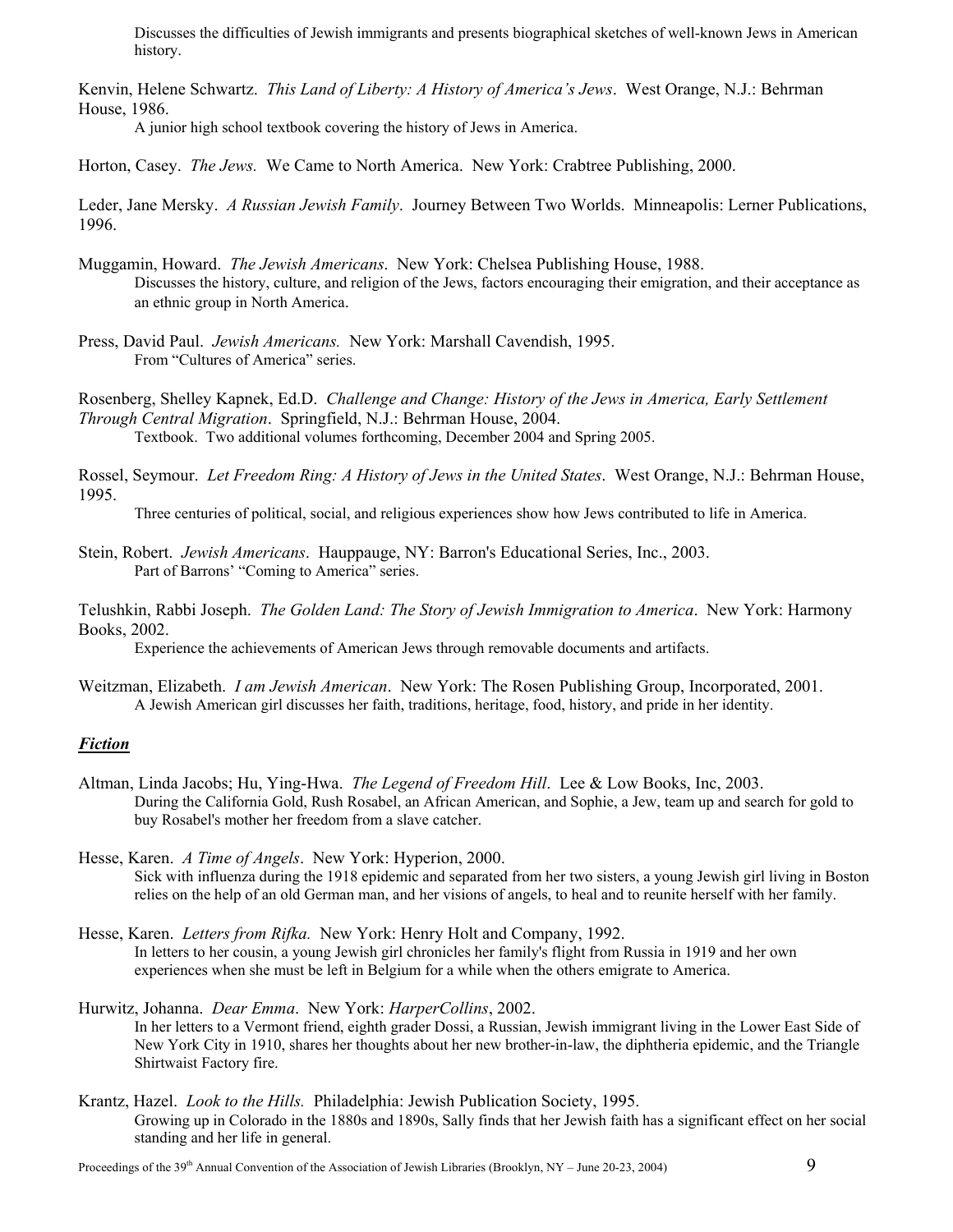Lasky, Kathryn. *Dreams in the Golden Country: The Diary of Zipporah Feldman, a Jewish Immigrant Girl, New York City, 1903*. New York: Scholastic, 1988. Dear America Series.

- Twelve-year-old Zippy, a Jewish immigrant from Russia, keeps a diary account of the first eighteen months of her family's life on the Lower East Side of New York City in 1903-1904.
- Matas, Carol; Rinaldi, Angelo. *Rosie in Chicago: Play Ball!* New York: Aladdin, 2003. In 1910 Chicago, Rosie's brother Abe is preoccupied with the rivalry between two baseball teams made up of German Jews and Russian Jews. When the Russians' best player gets hurt, Abe suggests that Rosie take the player's place, disguised as a boy.
- Matas, Carol. *The War Within: A Novel of the Civil War.* New York: Simon and Schuster, 2002. In 1862, after Union forces expel Hannah's family from Holly Springs, Mississippi, because they are Jews, Hannah reexamines her views regarding slavery and the war. General Grant's General Order #11 commanded all Jews to evacuate the territory for violating trade regulations.
- Moss, Marissa. *Hanna's Journal: The Story of an Immigrant Girl*. New York: Harcourt Press, 2000. In the Russian shtetl where she and her family live, Hannah is given a diary for her tenth birthday, and in it she records the dramatic story of her journey to America.
- Nixon, Joan Lowery. *Land of Hope.* New York: Bantam, 1993. Rebekah, a fifteen-year-old Jewish immigrant arriving in New York City in 1902, almost abandons her dream of getting an education when she is forced to work in a sweatshop.
- Oswald, Nancy. *Nothing Here But Stones*. New York: Henry Holt, 2004. Historical fiction about an agricultural colony of Jewish immigrants, struggling to build a life in Colorado in the late 1800's. Based on the Cotopaxi Jewish Colony, the story is narrated by a girl named Emma and portrays the hardships that the colonists faced while trying to maintain a Jewish way of life.
- Roseman, Kenneth D. *Melting Pot: An Adventure in New York*. New York: UAHC Press, 1998. Do-It-Yourself Jewish Adventure Series.

As a young Jewish immigrant to New York from Russia at the turn of the century, the reader must make decisions that could mean success or failure as he tries to establish himself in his new country.

Roseman, Kenneth D. *The Other Side of the Hudson: A Jewish Immigrant Adventure*.

New York: UAHC Press, 1993. Do-It-Yourself Jewish Adventure Series. As a young Jewish immigrant from Bavaria in the mid-nineteenth century, the reader makes decisions that mirror the choices made by new Jewish Americans as they settled in the United States.

- Sachs, Marilyn. *Call Me Ruth*. Beech Tree Books, 1995. The daughter of a Russian immigrant family, newly arrived in Manhattan in 1908, has conflicting feelings about her mother's increasingly radical union involvement.
- Shalant, Phyllis. *When Pirates Came to Brooklyn*. New York: Dutton, 2002. This story of a friendship between two girls explores prejudice and difference, set in a diverse working-class neighborhood of Brooklyn in the 1960s.
- Talbert, Marc. *Star of Luis*. New York: Houghton Mifflin, 1999. Just after the bombing of Pearl Harbor, a Mexican American boy goes with his mother from Los Angeles to New Mexico to meet her family for the first time, and, while there, he discovers his family's hidden Jewish heritage.

Taylor, Sidney. *All-of-a-Kind Family* series. [*All-of-a-Kind Family, More of All-of-a-Kind Family, All-of-a-Kind Family Downtown, All-of-a-Kind Family Uptown and Ella of All-of-a-Kind Family*.] Various publishers and publication dates (originally published in 1951).

Meet the All-of-a-Kind Family — Ella, Henny, Sarah, Charlotte, and Gertie — who live with their parents in New York City at the turn of the century. Classic stories.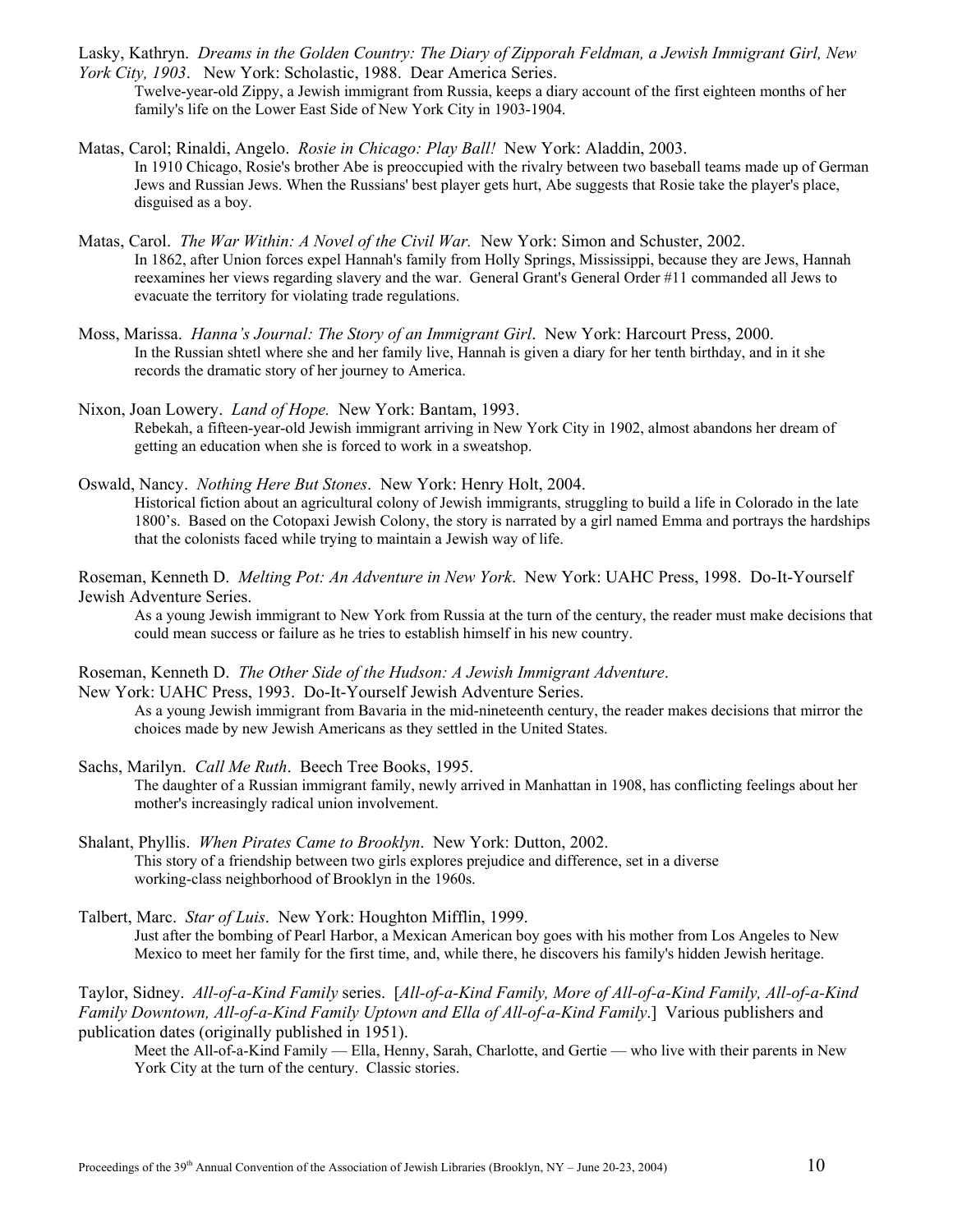#### **American Jewish History Timelines on the Internet**

National Museum of American Jewish History in Philadelphia <http://www.nmajh.org/timeline/index.htm>

| $-10x$<br>4 1700's - Microsoft Internet Explorer                                            |                     |                                   |                                                                                  |                                                         |              |       |                     |  |
|---------------------------------------------------------------------------------------------|---------------------|-----------------------------------|----------------------------------------------------------------------------------|---------------------------------------------------------|--------------|-------|---------------------|--|
| Edit<br>View<br>File                                                                        | Favorites           | Tools Help                        |                                                                                  |                                                         |              |       | 47                  |  |
| Back $\star$                                                                                | ×                   | 2000                              | Search <b>A</b> Favorites ● Media ● 8 - 8 回 - 8                                  |                                                         |              |       |                     |  |
| ⊡ ⋻ ∞<br>Address <b>&amp;</b> http://www.nmajh.org/timeline/1700.htm<br>Links $\rightarrow$ |                     |                                   |                                                                                  |                                                         |              |       |                     |  |
|                                                                                             | <b>MUSEUM</b>       | <b>EXHIBITIONS</b><br><b>SHOP</b> | <b>National Museum of American Jewish History</b><br>CALENDAR<br><b>FUN PAGE</b> | TIMELINE<br><b>GUESTBOOK</b>                            | <b>LINKS</b> |       |                     |  |
| TIMELINE                                                                                    |                     |                                   |                                                                                  |                                                         |              |       |                     |  |
|                                                                                             | 1700's              |                                   |                                                                                  | BACK<br>NEXT-                                           |              |       |                     |  |
|                                                                                             | <b>YEAR</b>         | <b>AMERICAN</b>                   | <b>AMERICAN</b><br><b>JEWISH</b>                                                 | <b>WORLD JEWISH</b>                                     |              |       |                     |  |
|                                                                                             | 1723                |                                   |                                                                                  | France grants<br>residence rights to<br>Portuguese Jews |              |       |                     |  |
|                                                                                             | 1730                |                                   | Jews build a<br>synagogue in<br>Lower Manhattan                                  |                                                         |              |       |                     |  |
|                                                                                             | 1733                | lamac                             |                                                                                  |                                                         |              |       |                     |  |
| <b>Done</b><br><b>O</b> Internet<br>◎ In   @ Ya   @ 17   图 Bib   图 Pe   图 AJ   图 Le         |                     |                                   |                                                                                  |                                                         |              |       |                     |  |
| <b>A</b> Start                                                                              | o<br>m<br>$\bullet$ |                                   |                                                                                  |                                                         |              | ■ Do… | ■ 3 ■ © V2 11:28 AM |  |

Commission for Commemorating 350 Years of American Jewish History <http://www.350th.org/history/timeline.html>

FORTHCOMING: Center for Jewish History will have an online timeline with images from the CJH Partners' collections; FORTHCOMING: Center for Jewish History will have an online timeline with images from the CJH Partners' collectio History] merican Jewish 350 Years of A bŋ memoratin mission for Com [w.350th.org/history/timeline.html](http://www.350th.org/history/timeline.html) [Com http://www.cjh.org http://www.cjh.org [w](http://www.350th.org/history/timeline.html)  $\blacksquare$ [http://w](http://www.350th.org/history/timeline.html)

ALS .<br>Ö

 $\blacksquare$ Ė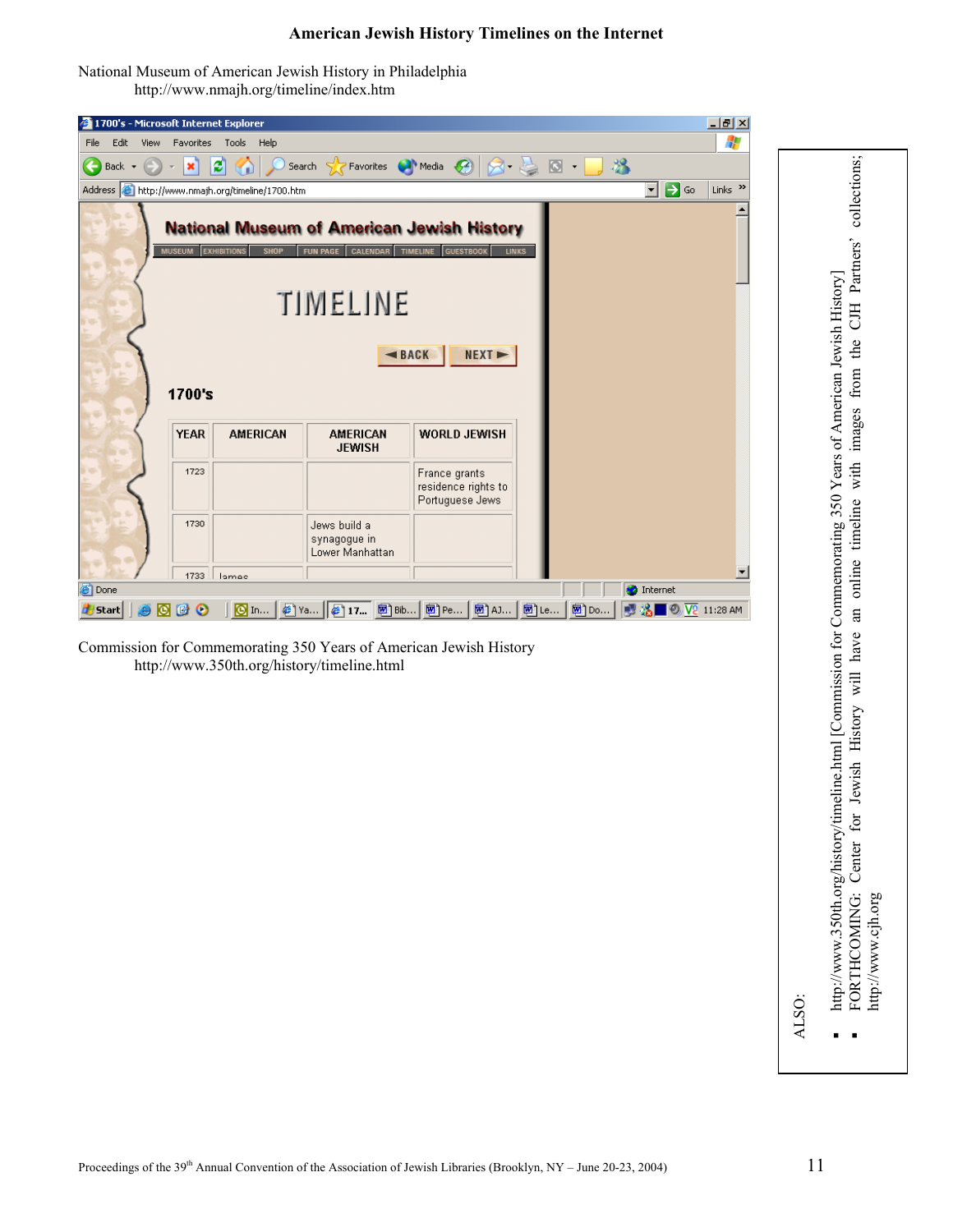

# **Historical Figures of American Jewish History**

#### *Jewish contributions to Business, Labor, and Finance*

The earliest Jewish contribution to business in America was mercantile. The largely Sephardic immigrants usually had resources and connections that the young country could benefit by. Later immigrants, usually from Germany, came without resources and built their stores and fortunes on the foundations of a peddler's pack or a pushcart. Finally, the Eastern European immigrants of the latter part of the nineteenth century came in such number and with so few material belongings that tens of thousands of them had to take jobs in the factories created by their forerunners. The immigrants not only flooded into the garment industry and other manufacturing plants, they took the lead in organizing unions.

Activity Suggestions:

- Bring in newspaper circulars / magazine ads. Students will search for products/companies founded by Jews. They can make collages or scrapbooks. Examples include: **Liz Claiborne** products, **Levi's** (Levi Strauss), **Calvin Klein, MGM film company** (look for ads for movies produced by this company; videos, DVD's, etc.), **Samuel Goldwyn** films, **Warner Brothers** films, **Steven Spielberg** films, Sumner Redstone, **Filene's / Filene's Basement** (William Filene moved from peddler to owner of Filene's Department Stores of Boston; his son Edward created the automatic markdown system that made Filene's Basement famous), **Macy's, Estee Lauder, Rite Aid** (founded by Alexander Grass in 1958), **Mattel Toy Company** (founded by Ruth Mosko Handler and her husband, who also named the **Barbie and Ken Dolls** after their daughter and son)
- Study the origins of Jewish peddlers. Ask the students to try to find out if there are any companies in your community that were started by Jewish peddlers at the turn of the century. Maybe someone's family owns their own business?
- Haym Salomon play from Josephine Peretz's *American History Plays and Playlets for Children* (New York: Vantage Press, 1972).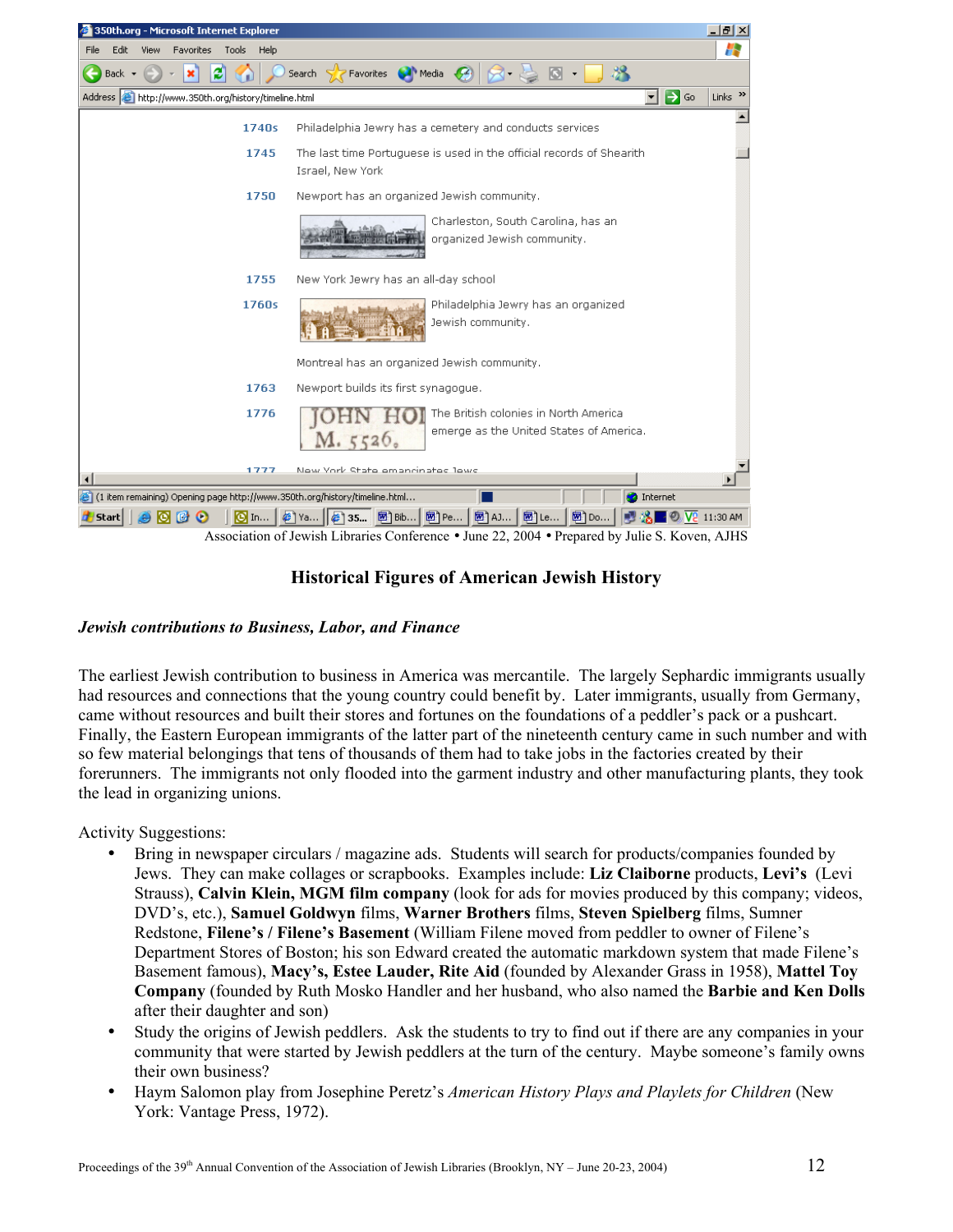Historical Figures to Study:

- *Haym Salomon (1740-1785): Considered "Financier of the American Revolution"*
- Judah Touro (1775-1854): First large-scale Jewish philanthropist in America
- Levi Strauss (1829-1902): Creator of "blue jeans"
- Jacob Schiff (1847-1920): Financier, philanthropist
- Samuel Gompers (1850-1924): Labor leader
- Emma Goldman (1869-1940): Political activist
- Estee Lauder (1908-2004): Cosmetic queen
- Liz Claiborne (1929- ): Fashion designer; Liz Claiborne products are currently sold in department stores in over sixty countries
- Calvin Klein (1942- ): Fashion designer

## *Jewish contributions to Law, Government, and Politics*

Although no Jew has ever been elected to the office of President of the United States (yet!!), Jewish Americans have served in positions of great responsibility and respect in American government, have made a strong impact as political activists, and have risen to the highest ranks in the American legal and judicial system.

Activity Suggestions:

- Conduct a press conference, debate, or mock election.
- Create front pages of newspapers: teach the students the key questions: Who? What? Where? When? Why? How?
- Pose the question: "How is democracy an American **and** a Jewish value?"
- "History Treasure Hunt": Provide sources and pose questions such as "Who was the first Jew in the United States Senate?"; "Who was the first Jew to hold political office in America?"; "Which Jews are currently serving in Congress?," "Name two Jewish Supreme Court Justices", etc.
	- o Stone, Kurt F. *The Congressional Minyan: The Jews of Capitol Hill*. Hoboken, N.J.: Ktav, 2000.
	- o Levitan, Tina. *First Facts in American Jewish History: From 1492 to the Present*. Northvale, N.J.: Jason Aronson, 1996.

Historical Figures to Study:

- Francis Salvador (1747-1776): Elected to First and Second South Carolina Provincial Congresses; only Jew of the Revolutionary period to be elected to a state legislature
- Uriah P. Levy (1792-1862): Highest-ranking Jewish officer in the United States Navy prior to the Civil War
- Louis Marshall (1856-1929): Lawyer, community leader; served as president of the American Jewish Committee
- Louis D. Brandeis (1856-1941): Lawyer, Associate Justice of the Supreme Court
- Benjamin Nathan Cardozo (1870-1938): Lawyer, Supreme Court Justice
- David "Mickey" Marcus (1902-1948): Military leader; American advisor in Israeli army (named Lieutenant General of the Israeli Army by David Ben-Gurion)
- Jacob Javitz (1904-1986): United States Senator
- Henry Kissinger (1923- ): Foreign Policy Expert
- Edward I. Koch (1924- ): Mayor of city of New York, 1977-1989
- Ruth Bader Ginsburg (1933- ): Supreme Court Justice
- Joseph Lieberman (1942- ): U.S. Senator from Connecticut

#### *Jewish contributions to Sports and Games*

There is a very proud legacy of Jewish athletes, and each Jewish sports hero's accomplishments in the world of sports have reflected on his or her particular society and era.

An excellent resource for more information is http:/[/www.jewsinsports.org,](http://www.jewsinsports.org/) a website hosted by the American Jewish Historical Society.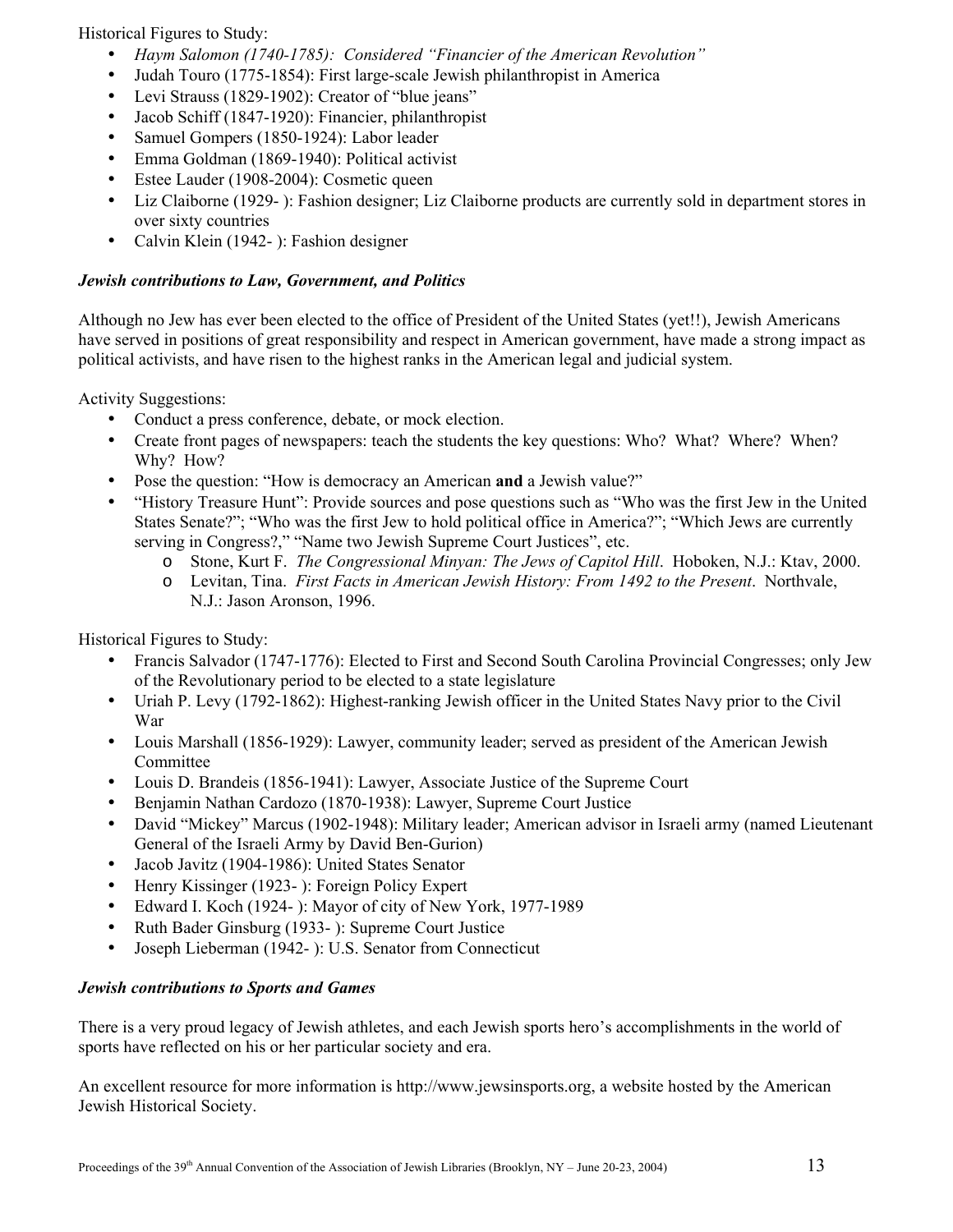Activity Suggestions:

- Students design their own Jewish baseball (or football, or basketball, etc.) cards. Include years played, position, statistics, and other significant information. Each student can make a different card and the class will have a whole set! Add some Israeli Bazooka gum! See the AJHS "Jewish Major Leaguers" set as a guide (www.ajhs-store.com)
- Studying "Jews in Sports" lends itself well to a Lag Ba'Omer program in the spring. Have a school-wide *Maccabiah* ("Color War") after studying different Jewish sports figures.
	- o Compare the sports that the Jews in the time of Akiva played to the sports of today.
- Watch the film *The Life and Times of Hank Greenberg* by Aviva Kempner (http://www.hankgreenbergfilm.org/).
- Hebrew connection Learn Hebrew names of sports.
- If it's an Olympics year, this lends itself well to an Olympics project. See "American Jewish Olympic Medal Winners" in *American Jewish Desk Reference* (p. 276-277). Students can research what Jewish life was like during the years that the ancient Greek games were played, a great peripheral activity, especially if the curriculum includes ancient and modern Jewish history!

Historical Figures to Study:

- Max Baer (1909-1959): Boxer
- Lillian Copeland (1904-1964): Track and field athlete
- Henry "Hank" Greenberg (1911-1986): Baseball player
- Arnold "Red" Auerbach (1917- ): Basketball coach
- Thelma "Tiby" Eisen (1922-): Baseball player, starred for nine years in the All-American Girls Professional Baseball League, the only professional women's league in the game's history
- Adolph Schayes (1928- ): Basketball player
- Sanford "Sandy" Koufax (1935- ): Baseball player
- Mark Spitz (1950- ): Olympic swimmer

#### *Jewish contributions to Science, Medicine and Social Science*

The first Jewish doctors came to American soil with Columbus and they have been here ever since. It is believed that the ship's doctor and surgeon aboard Columbus' *Santa Maria* were both Jewish physicians. During the colonial period there were a number of Portuguese Jewish physicians, and Jewish names continue to appear in medical records throughout the pre-Civil War era. There was even a Jewish doctor at the Alamo, Moses Albert Levy. By the mid-nineteenth century, the immigration of thousands of German-speaking Jews from Western Europe had greatly increased the number of Jewish physicians in all American cities, many becoming quite prominent. Likewise, the larger wave of Jewish immigration in the late nineteenth century also brought an increase of Jewish physicians. In 1907, a Jewish man named Albert Michelson won the first Nobel Prize awarded to an American scientist. Other scientists making significant contributions are Albert Einstein, who fled Nazi Germany in 1933, Jonas Salk and Albert Sabin.

Activity Suggestions:

• Jewish Nobel Prize winner posters for bulletin boards (*American Jewish Desk Reference*, p. 248)

Historical Figures to Study:

- Albert Michelson (1852-1931): First Nobel Prize to an American scientist (calculated the speed of light)
- Lillian Wald (1867-1940): Originator of public health nursing
- Joseph Goldberger (1874-1929): Studies are the basis for modern science of nutrition
- Albert Einstein (1879-1955): Physicist
- Albert Sabin (1906-1993): Physician; polio research
- Jonas Salk (1914-1995): Physician; polio vaccine
- Carl Sagan (1934-1996): Astronomer

#### *Jewish contributions to Religious Life and Education*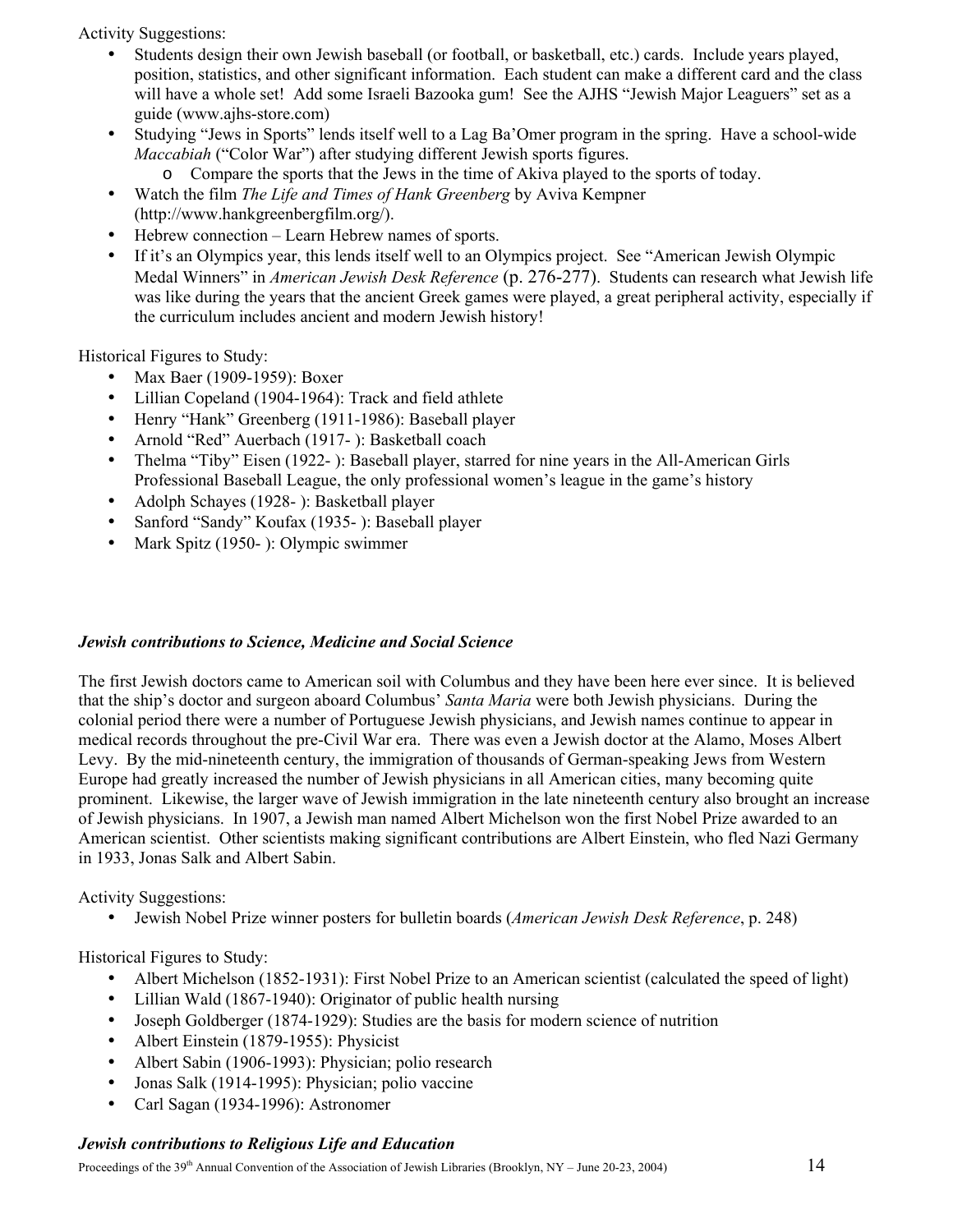Two strong forces contended in the development of American Judaism. On one side was the appeal of tradition, ritual, and religious law – the need to be true to a religious heritage that went back thousands of years. On the other side was the desire to live in the world one was born into, to respond to American culture in both its positive and negative aspects. Time and time again, as American Jews began to accommodate the culture of the United States, a new wave of immigrants from Europe arrived and insisted on the old ways and the old loyalties. Out of this flux came four distinct movements in American Judaism – Orthodox, Reform, Conservative, and Reconstructionist. Today almost six million of the world's 13 million Jews live in the United States.

Activity Suggestions:

- Four Streams of Judaism
	- o Use the "Four Corners" technique, in which first each student reads an overview of the 4 streams and then chooses a corner to stand in. The groups formed at the 4 corners will then discuss for a few minutes the pros of their choice, and then will present to the others. Alternate activities are debates and press conferences with students representing each of the 4 streams and defending their choice.
	- o Resources:
		- <http://www.jewfaq.org/movement.htm>(Judaism 101 website)
		- *American Jewish Desk Reference*
		- Finkelstein, Norman H. *Forged in Freedom* (Philadelphia: JPS, 2002), pages 3-12 (does not include Reconstructionism).
- If you work in a synagogue or affiliated day school such as the Solomon Schechter schools, it is a good idea for students do some sort of research project into the history of the congregation or school's denomination. Many students do not know what make Reform, Reconstructionist, Conservative, and Orthodox Judaism different and why their synagogue subscribes to that philosophy. Studying the founders of the Movements (for example, Mordecai Kaplan for Reconstructionism) in the same way that you have studied other heroes of American Jewish history is a good idea.

Historical Figures to Study:

- Gershom Seixas (1746-1816): First native-born Rabbi
- Rebecca Gratz (1781-1869): Founded the Hebrew Sunday School in Philadelphia, the first of its kind, which gave women a role in determining Jewish educational curriculum for the first time
- Isaac Leeser (1806-1868): Published first American translation of the Bible
- Isaac Mayer Wise (1819-1900): Leader of American Reform Judaism
- Sabato Morais (1823-1897): Rabbi, founder of the Jewish Theological Seminary
- Solomon Schechter (1847-1915): Leader of Conservative Judaism
- Jacob Joseph (1848-1902): "Chief Rabbi" of New York
- Henrietta Szold (1860-1945): "Night school" founder for educating new immigrants; founded Hadassah
- Stephen Samuel Wise (1874-1949): Zionist leader
- Mordecai Kaplan (1881-1983): Rabbi, founder of Reconstructionist Movement
- Abraham Joshua Heschel (1907-1972): Philosopher, religious leader
- Judith Kaplan Eisenstein (1909-1996): Celebrated first Bat Mitzvah in America
- Sally Priesand (1946- ): First ordained female rabbi in America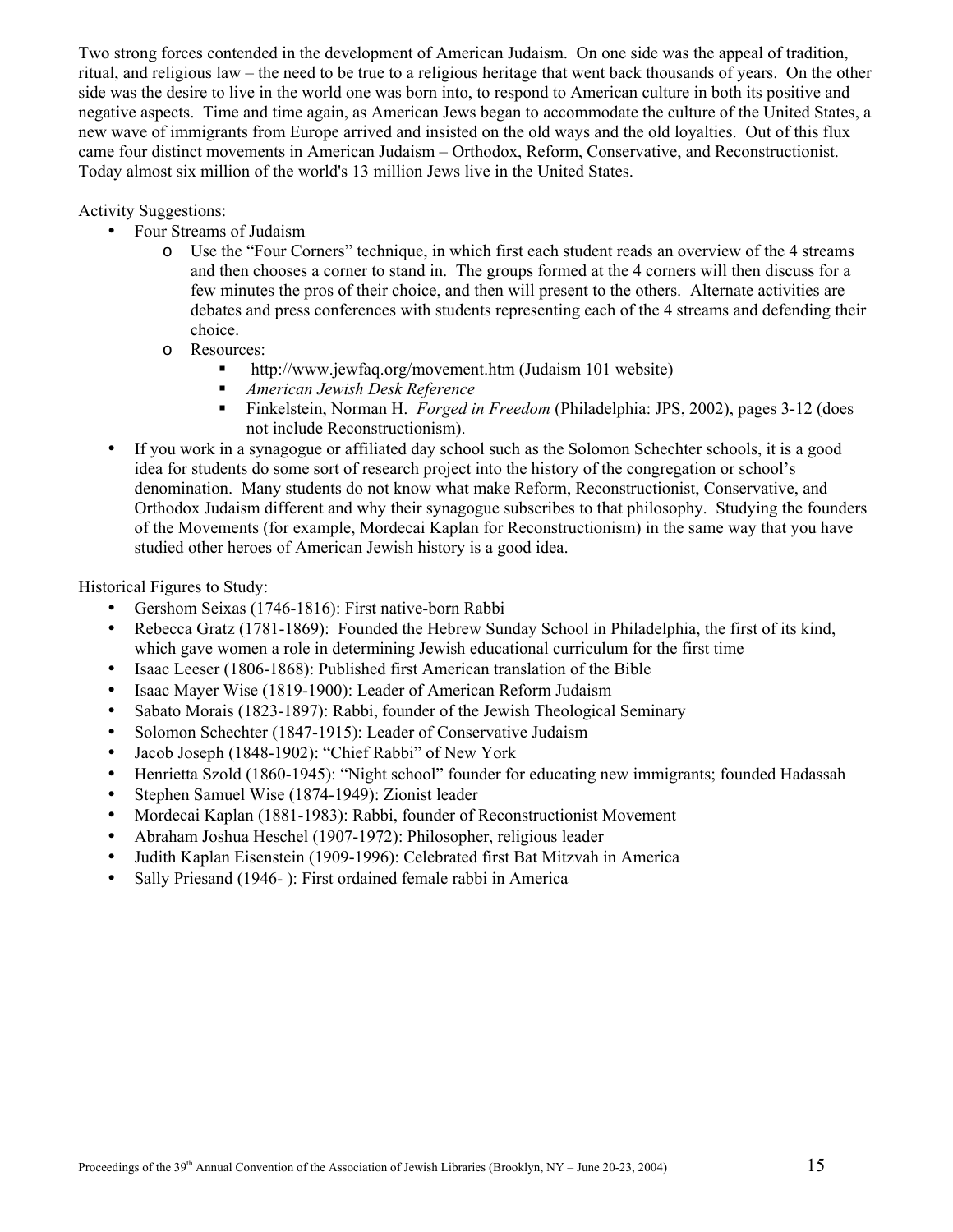# **350 Years of American Jewish History: Sample Lesson Plans**

#### *1.* **Tzedakah, K'lal Yisrael** *(community) Over Time*

This lesson introduces students to the concept of *tzedakah* and *tikun olam*, discusses why anonymity is important in giving and receiving charity, and traces the history of Jewish charitable and other community organizations in the United States.

- Read the story *What Zeesie Saw on Delancey Street*. New York: Simon and Schuster Books for Young Readers, 1996. Though it's a picture book, it sends a universal message and is suitable for all ages. Discuss the main ideas of the story: Charity can be anonymous; It is important to be able to receive when you have need; People in a community take care of each other. Have the students think about the people in their "community" – remind them that they belong to many communities (school, family, neighborhood, synagogue, camp, etc.) What kinds of things can people in a community do for each other?
- Learn about Rambam's Tzedakah Ladder. Ask the students to find out how long ago Rambam lived; what does this say about how important historically this value has been? [Use *Encyclopedia Judaica* to research Rambam.]
- Pages 13-15 and 121-124 of Helene Schwartz Kenvin's *This Land of Liberty* (Behrman House, 1986) discuss the origins of benevolent societies. There is a long article in *Encyclopedia Judaica* on "Charity" which provides information on the modern sense of the word. Create a timeline or chart to show the development of the different organizations in America (some are still in existence).
	- o Examples: Hebrew Benevolent Societies (of different cities), Jews' Hospital, Hebrew Immigrant Aid Society (HIAS), Baron de Hirsch Fund, *landsmanschaften*, United Jewish Appeal (UJA)
		- AJHS has the papers of the Baron de Hirsch Fund and the Industrial Removal Office
- What charitable organizations exist in your community? Is there a federation? Find out how much money it raises each year and how it allocates money back to the communities. Look at the United Jewish Communities' website: http://www.uja.org/ to help with your research.
- Make and decorate tzedakah boxes and collect change each week. Identify a needy group in your community and have your class raise whatever money if can to help. Or have the class vote on national charities that they could donate money to.

#### **2. Ellis Island: A Journey into our Family's History**

While this activity can fit well into *Migration II, 1880-1920*, it is of course be appropriate for *any* time period in American Jewish history. The following is designed as a Family Education program; it could also be used as a workshop for a JCC or library. The details here are specifically for a Saturday night program, but of course you can modify it for whenever you do the program. It can also be done as a classroom activity with just students, but families could get a lot out of this exercise. Each family has been instructed to bring with them some sort of family heirloom/memento – a kiddush cup, candlesticks, a photograph, etc...anything of value to the family. Educator must prepare a "visa form" with questions about the family members' personal information, birth city, birthdate, etc.

**Core Concept:** The main goal is for families to realize the importance of their personal heritage. The hope is that through a deeper understanding of their background, families will come to see the importance of Judaism within their lives and feel a deeper connection with their past.

#### **Essential Questions:**

- 1. Where did my family come from and why?
- 2. What is unique and special about my family and my family's heritage?
- 3. How does this affect me and my Judaism today?

#### **Goals:**